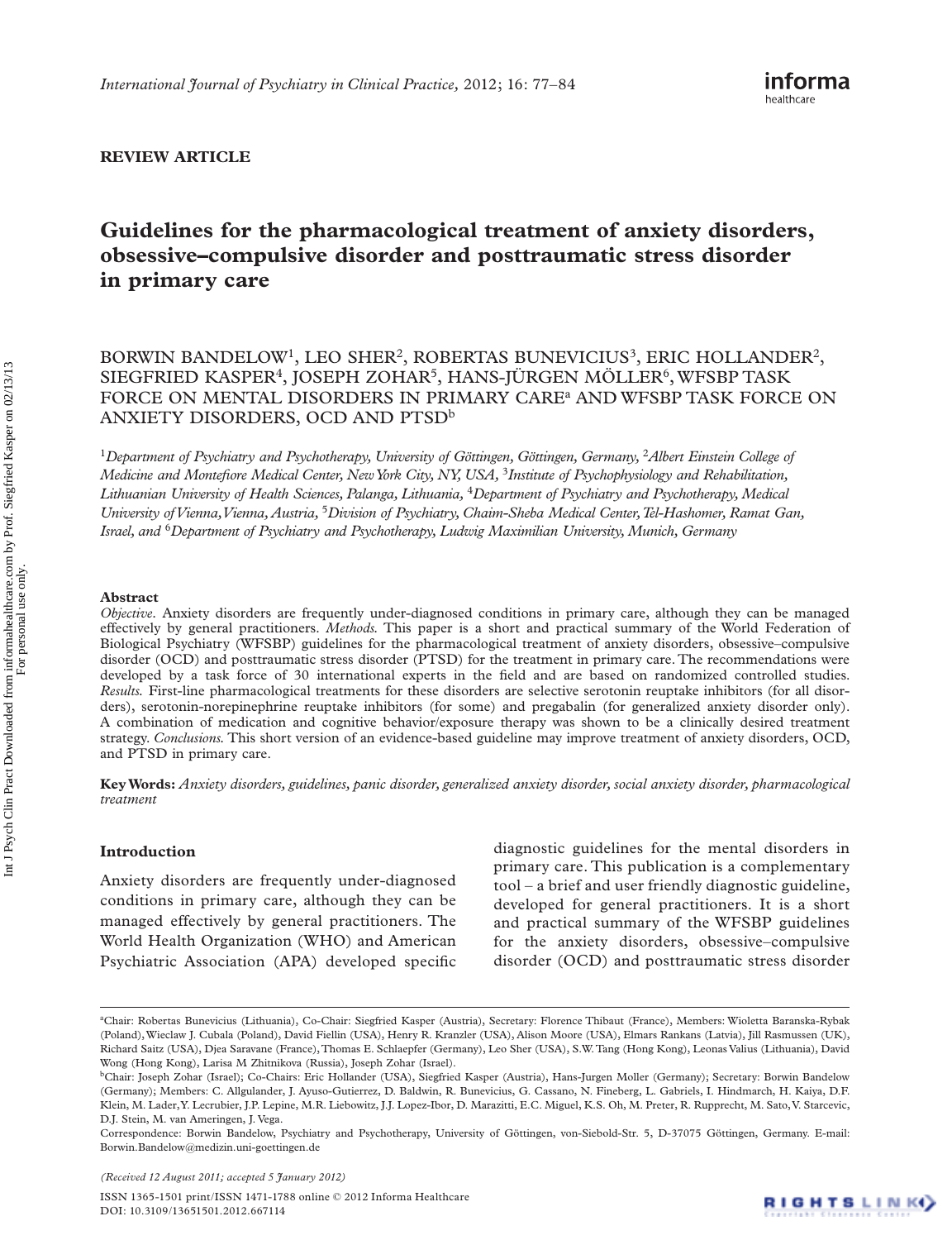(PTSD) [1], aiming at providing information about how to use modern medications for managing anxiety disorders in a busy primary care setting.

Although the lifetime prevalence of anxiety disorders has remained stable over the last decade – about  $29\%$  – the rate of treatment increased, along with the increased awareness about anxiety disorders, and the desire to improve quality of life. Patients with anxiety disorders are frequent users of emergency and primary medical services and are at a high risk for suicide attempts and substance abuse.

The current conceptualization of anxiety disorders includes an interaction of a specific neurobiological vulnerability (genetic, childhood adversity) and environmental factors (stress, trauma). Anxiety disorders are associated with dysfunction of serotonin, norepinephrine and other neurotransmitter systems.

# **Treatment**

The WFSBP Task Force conducted a computerbased literature research in order to identify all relevant studies showing superiority to placebo and superiority or equivalent efficacy compared with established comparator treatments. The studies had to fulfill certain quality requirements. The categories of evidence are shown in Table I and are based on a systematic analysis of 510 randomized controlled studies. Recommendation grades are based on a synthesis of evidence and the risks of a drug (for example, benzodiazepines have category of evidence A, but only a recommendation grade of 2, due to their addiction potential).

Treatment is indicated in the majority of patients who fulfill the WHO International Classification of Diseases (ICD-10) or APA Diagnostic and Statistical Manual (DSM-IV-TR) criteria for an anxiety disorder, OCD or PTSD (Table II). The treatment plan is based on the patient's preference, severity of illness, co-morbidity, concomitant medical illnesses, complications like substance abuse or suicide risk, the history of previous treatments, cost issues and availability of types of treatment in a given area. Treatment options include drug treatment and psychological therapy. Before drug treatment is initiated, it is strongly recommended that the mechanisms underlying psychic and somatic anxiety be explained to the patient (brochures that explain the typical features of the patient's condition, treatment options, and adverse drug effects might be useful). Compliance with drug treatment can be improved when the advantages and disadvantages of the drugs are explained carefully.

Treatment should continue for at least 6–24 months after remission has occurred, in order to reduce the risk of relapse, and may be stopped only if all, or almost all, symptoms disappear.

## *Drug treatment: available compounds*

Selective serotonin reuptake inhibitors (SSRIs), serotonin-norepinephrine reuptake inhibitors (SNRIs), and pregabalin are recommended as firstline drugs due to their favorable risk-benefit ratio, with some differentiation regarding the various anxiety disorders (Table III).

*SSRIs*. SSRIs are indicated for the anxiety disorders, OCD, and PTSD. Although treatment with SSRIs is

Table I. Categories of evidence and recommendation grades (Table III gives the categories of evidence for all recommended drugs). For a detailed definition of the evidence and recommendation grades, see [1].

| Category of evidence | Description                                                         |  |  |  |  |
|----------------------|---------------------------------------------------------------------|--|--|--|--|
| A                    | Full evidence from controlled studies                               |  |  |  |  |
| B                    | Limited positive evidence from controlled studies                   |  |  |  |  |
| C                    | Evidence from uncontrolled studies or case reports/expert opinion   |  |  |  |  |
| C1                   | Uncontrolled studies                                                |  |  |  |  |
| C <sub>2</sub>       | Case reports                                                        |  |  |  |  |
| C <sub>3</sub>       | Based on the opinion of experts in the field or clinical experience |  |  |  |  |
| D                    | Inconsistent results                                                |  |  |  |  |
| E                    | Negative evidence                                                   |  |  |  |  |
| F                    | Lack of evidence                                                    |  |  |  |  |
| Recommendation grade | Based on:                                                           |  |  |  |  |
|                      | Category A evidence <i>and</i> good risk-benefit ratio              |  |  |  |  |
| $\overline{2}$       | Category A evidence <i>and</i> moderate risk-benefit ratio          |  |  |  |  |
| 3                    | Category B evidence                                                 |  |  |  |  |
| 4                    | Category C evidence                                                 |  |  |  |  |
| 5                    | Category D evidence                                                 |  |  |  |  |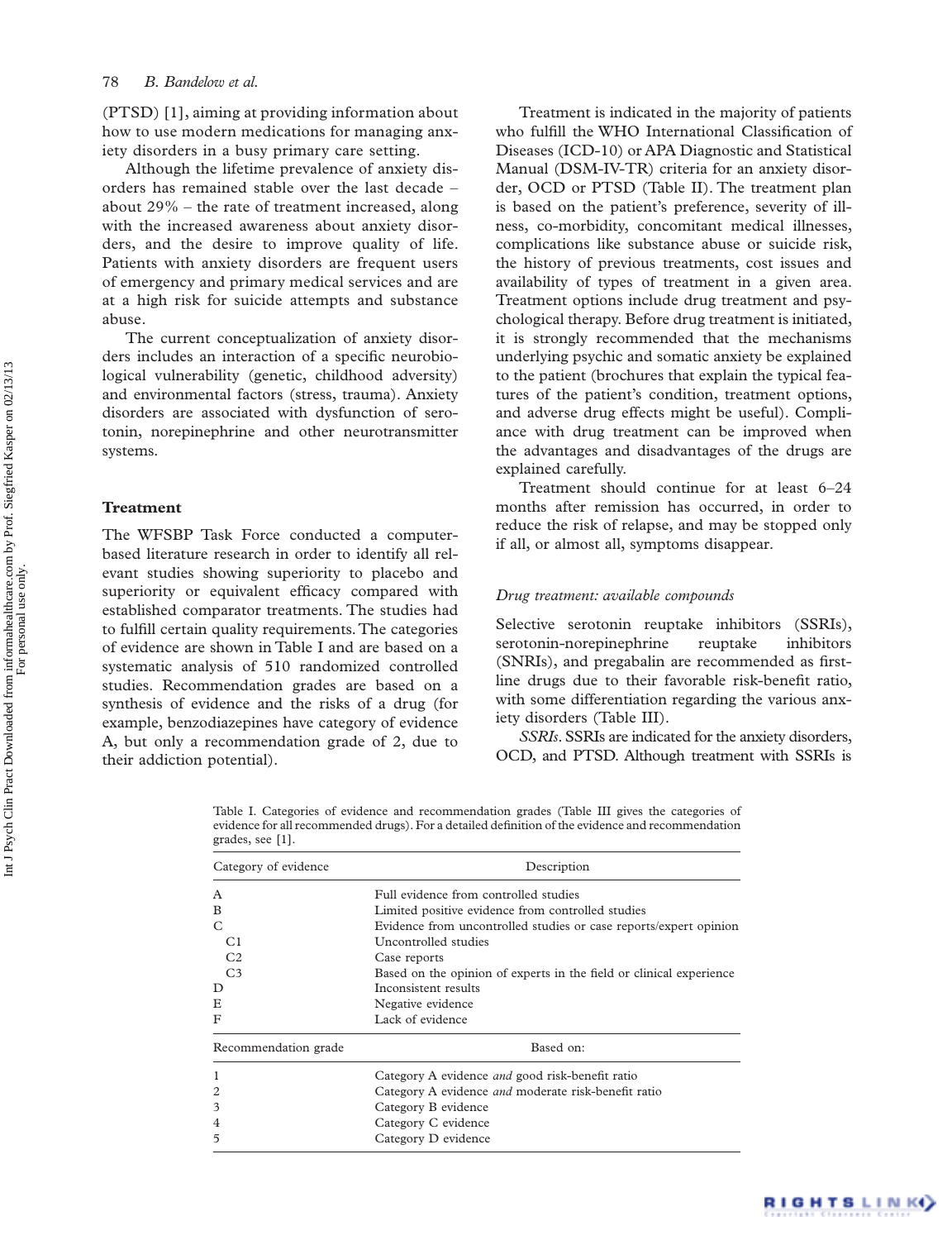Table II. Short description of anxiety disorders as defined by ICD-10 [2] and DSM-IV-TR [3].

#### **Panic disorder (PD)**

Panic disorder is characterized by recurrent panic attacks. Panic attacks are discrete periods of intense fear or discomfort, accompanied by at least four somatic and psychic symptoms (palpitations, sweating, trembling, dyspnoea, choking sensations, chest pain, nausea, abdominal distress, dizziness, feeling of unreality, fear of dying, etc.). A panic attack reaches a peak within 10 min and lasts 30-45 min on average. Usually, the patient is afraid that he has a serious medical condition such as myocardial infarction.

#### **Agoraphobia**

About two-thirds of all patients with panic disorder suffer from agoraphobia, which is defined as fear in places or situations from which escape might be difficult or in which help may not be available in the event of having an unexpected panic attack. These situations include being in a crowd or standing in a line, being outside the home alone, or traveling in a bus, train or automobile. These situations are avoided or endured with marked distress.

#### **Generalized anxiety disorder (GAD)**

The main features of generalized anxiety disorder are excessive anxiety and worry. The patients suffer from somatic anxiety symptoms as well as from restlessness, irritability, difficulty concentrating, muscle tension, sleep disturbances and being easily fatigued. Patient may express constant worry that the patient or a relative will shortly become ill or have an accident.

#### **Specific phobia**

Specific phobia is characterized by excessive or unreasonable fear of single objects or situations (e.g., flying, heights, animals, seeing blood, etc.).

#### **Social phobia (social anxiety disorder; SAD)**

This disorder is characterized by marked, persistent, and unreasonable fear of being observed or evaluated negatively by others in social performance or interaction situations and is associated with somatic and cognitive symptoms. The feared situations are avoided or else are endured with intense anxiety or distress. These situations include fear of speaking in public, speaking to unfamiliar people or being exposed to possible scrutiny by others.

#### **Obsessive-compulsive disorder (OCD)**

OCD is characterized by recurrent obsessions or compulsions, or both, that cause impairment in terms of distress, time, or interference with functioning. Concerns involving contamination, harm, hoarding, and sexual, somatic and religious preoccupations are the most common obsessions. Compulsions include washing, checking, repeating, ordering, counting, hoarding and touching (rare).

#### **Post-traumatic stress disorder (PTSD)**

PTSD develops after a terrifying ordeal that involved physical harm or the threat of physical harm. The person who develops PTSD may have been the one who was harmed, the harm may have happened to a loved one, or the person may have witnessed a harmful event that happened to loved ones or strangers. The condition is characterized by recurrent and intrusive distressing recollections of the event, nightmares, a sense of reliving the experience with illusions, hallucinations, or dissociative flashback episodes, intense psychological or physiological distress at exposure to cues that resemble the traumatic event, avoidance of stimuli associated with the trauma, inability to recall important aspects of the trauma, loss of interest, estrangement from others, sleep disturbances, irritability, difficulty concentrating, hypervigilance, and exaggerated startle response. The full symptom picture must be present for more than 1 month.

usually well tolerated, restlessness, jitteriness, an increase in anxiety symptoms, insomnia or headache in the first days or weeks of treatment may jeopardize compliance with treatment. Lowering the starting dose of SSRIs may reduce this overstimulation. Other side effects include nausea (and therefore the recommendation is to take it after a meal), headache, fatigue and dizziness. The anxiolytic effect may start with a delay of 2–4 weeks (in some cases up to 6 or 8 weeks). Long term side effects include sexual dysfunctions and weight gain.

*SNRIs.* The anti-anxiety effect of SNRIs may have a latency of 2-4 weeks. Like SSRIs, at the beginning of treatment, side effects like nausea, restlessness, insomnia or headache may pose a threat to compliance with treatment. Also, sexual dysfunctions, discontinuation syndromes, increased blood pressure, and other adverse events have been reported. There is no sufficient evidence to support the use of SNRIs in OCD.

*Pregabalin*. The calcium channel modulator pregabalin has been found to be effective in GAD. The anxiolytic effects of the drug are attributed to its binding at the  $\alpha_2$ - $\delta$ -subunit protein of voltage-gated

calcium channels in central nervous system tissues. Such binding reduces calcium influx at nerve terminals and modulates the release of neurotransmitters. The main side effects include dizziness and somnolence. The onset of efficacy occurs in the first days of treatment, which is an advantage over treatment with antidepressants.

*TCAs*. The efficacy of TCAs in panic disorder and generalized anxiety disorder is well proven, mainly for imipramine and clomipramine. However, TCAs have not been investigated systematically in social anxiety disorder. Compliance may be reduced by adverse effects such as sedation, prolonged reaction time, dry mouth, constipation and weight gain. Pharmacokinetic interactions can limit their use in patients taking concomitant medication. However, the major consideration is their potential lethality in case of overdose, due to their potential cardiac and CNS toxicity. Hence, TCAs should be avoided in patients at risk of suicide. Moreover, in general, the frequency of adverse events is higher for TCAs than for newer antidepressants, such as the SSRIs or SNRIs. Thus, the latter drugs should be tried first before TCAs are used.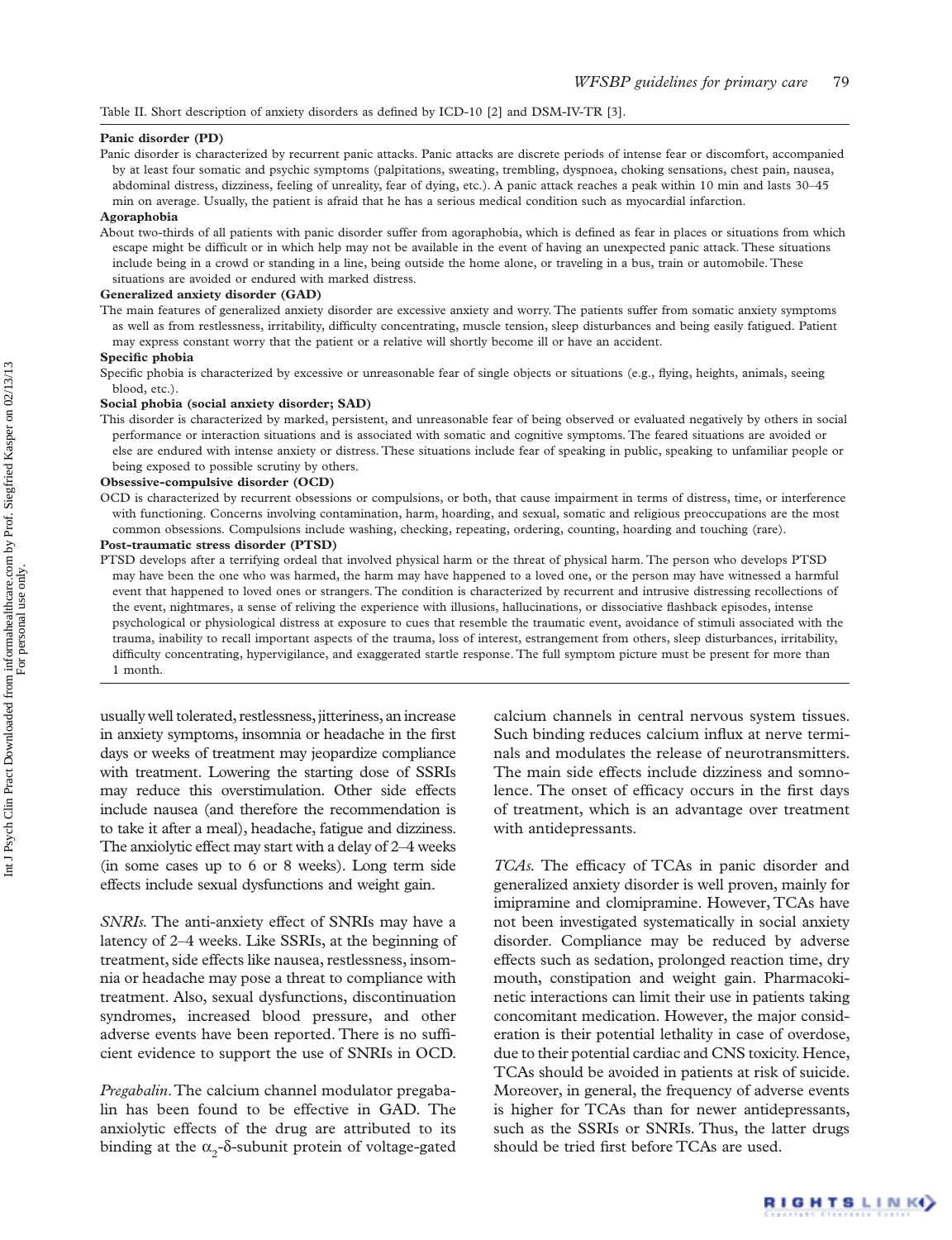## 80 *B. Bandelow et al.*

Table III. Recommendations for drug treatment of anxiety disorders and OCD. Daily dose in mg (in brackets: categories of evidence and recommendation grade: see Table I.

|                                                    | Panic disorder     | Generalized<br>anxiety<br>disorder | Social<br>anxiety<br>disorder | Obsessive-<br>compulsive<br>disorder | Post-traumatic<br>stress disorder |
|----------------------------------------------------|--------------------|------------------------------------|-------------------------------|--------------------------------------|-----------------------------------|
|                                                    |                    |                                    |                               |                                      |                                   |
| Selective Serotonin Reuptake Inhibitors<br>(SSRIs) |                    |                                    |                               |                                      |                                   |
| Citalopram                                         | $20-60$ (A; 1)     |                                    | $20-40$ (B; 3)                |                                      |                                   |
| Escitalopram                                       | $10-20$ (A; 1)     | $10-20$ (A; 1)                     | $10-20$ (A; 1)                | $10-20$ (A; 1)                       |                                   |
| Fluoxetine                                         | $20-40$ (A; 1)     |                                    | $20-40$ (D; 5)                | $20-60$ (A; 1)                       | 20-40 $(A; 1)$                    |
| Fluvoxamine                                        | $100 - 300$ (A; 1) |                                    | $100-300$ (A; 1)              | $100 - 300$ (A; 1)                   |                                   |
| Paroxetine                                         | $20-60$ (A; 1)     | $20-50$ (A; 1)                     | $20-50$ (A; 1)                | $20-60$ (A; 1)                       | $20-40$ (A; 1)                    |
| Sertraline                                         | $50-150$ (A; 1)    | 50-150 $(A; 1)$                    | $50-150$ (A; 1)               | $50 - 200$ (A; 1)                    | $50-100$ (A; 1)                   |
| Serotonin Norepinephrine                           |                    |                                    |                               |                                      |                                   |
| Reuptake Inhibitors (SNRIs)                        |                    |                                    |                               |                                      |                                   |
| Venlafaxine                                        | $75 - 225$ (A; 1)  | $75 - 225$ (A; 1)                  | $75 - 225$ (A; 1)             |                                      | $75 - 225$ (A; 1)                 |
| Duloxetine                                         |                    | $60-120$ (A; 1)                    |                               |                                      |                                   |
| Tricyclic Antidepressants                          |                    |                                    |                               |                                      |                                   |
| Amitriptyline                                      |                    |                                    |                               |                                      | $75 - 200$ (B; 3)                 |
| Clomipramine                                       | $75 - 250$ (A; 2)  |                                    |                               | $75 - 300$ (A; 2)                    |                                   |
| Imipramine                                         | $75 - 250$ (A; 2)  |                                    |                               |                                      | $75 - 200$ (B; 3)                 |
| Calcium Channel Modulators                         |                    |                                    |                               |                                      |                                   |
| Pregabalin                                         |                    | $150 - 600$ (A; 1)                 |                               |                                      |                                   |
| Gabapentin                                         |                    |                                    | 600-3,600 (B; 3)              |                                      |                                   |
| <b>MAO</b> Inhibitors                              |                    |                                    |                               |                                      |                                   |
| Phenelzine                                         | 45-90 mg $(B; 3)$  |                                    | $45-90$ (A; 2)                | $45-90$ (D; 5)                       | 45-90 $(D; 5)$                    |
| Reversible Inhibitor of Monoaminoxidase            |                    |                                    |                               |                                      |                                   |
| A (RIMA)                                           |                    |                                    |                               |                                      |                                   |
| Moclobemide                                        |                    |                                    | 300–600 mg $(D; 5)$           |                                      |                                   |
| Benzodiazepines                                    |                    |                                    |                               |                                      |                                   |
| Alprazolam                                         | $1.5-8$ $(A; 2)$   |                                    |                               |                                      |                                   |
| Clonazepam                                         | $1-4$ (A; 2)       |                                    | 1.5–8 mg $(B; 3)$             |                                      |                                   |
| Diazepam                                           | $5-20$ (A; 2)      | $5-15$ $(A; 2)$                    |                               |                                      |                                   |
| Lorazepam                                          | $2-8$ (A; 2)       | $2-8$ (A; 2)                       |                               |                                      |                                   |
| <b>Atypical Antipsychotics</b>                     |                    |                                    |                               |                                      |                                   |
| Quetiapine                                         |                    | $50 - 300$ (A; 1)                  |                               |                                      |                                   |
| Risperidone                                        |                    |                                    |                               |                                      | $0.5 - 6$ (B; 3)                  |
| Tricyclic Anxiolytic                               |                    |                                    |                               |                                      |                                   |
| Opipramol                                          | $50 - 150$ (B;3)   |                                    |                               |                                      |                                   |
| Azapirone                                          |                    |                                    |                               |                                      |                                   |
| Buspirone                                          |                    | $15-60$ (D; 5)                     |                               |                                      |                                   |
| Noradrenergic and specific serotoninergic          |                    |                                    |                               |                                      |                                   |
| antidepressant (NasSA)                             |                    |                                    |                               |                                      |                                   |
| Mirtazapine                                        |                    |                                    |                               | $30-60$ (B; 3)                       | $30-60$ (B; 3)                    |
| Antihistamine                                      |                    |                                    |                               |                                      |                                   |
| Hydroxyzine                                        |                    | $37.5 - 75$ $(A;2)$                |                               |                                      |                                   |

Abbreviations: see text. Not all drugs are currently approved in all countries for these indications; refer to local prescribing information.

*Benzodiazepines.* The anxiolytic effect starts within minutes after oral or parenteral application. In general, they have a good record of safety. Due to CNS depression, benzodiazepine treatment may be associated with sedation, dizziness, and prolonged reaction time. Accordingly, cognitive functions and driving skills are affected. After a couple of weeks or months of continuous treatment with benzodiazepines, low-dose dependency may occur in a substantial number of patients. Patients with a history of benzodiazepine, alcohol or other psychoactive substance abuse should generally be excluded from treatment, or be closely monitored in specialized care settings. Benzodiazepines may also be used in combination with serotonergic medications during the first weeks of treatment to suppress increased anxiety. In general, benzodiazepines should be used with a regular dosing regimen. Only in the treatment of short-term distress (e.g., air travel or dental phobia), p.r.n. (when necessary) use may be justified. One should be aware that benzodiazepines were not found to be effective in acute stress disorder and in conditions with depression comorbidity, or OCD.

*Antihistamines*. The antihistamine hydroxyzine is effective in generalized anxiety dis order. Because of sedating effects, the antihistamine should only be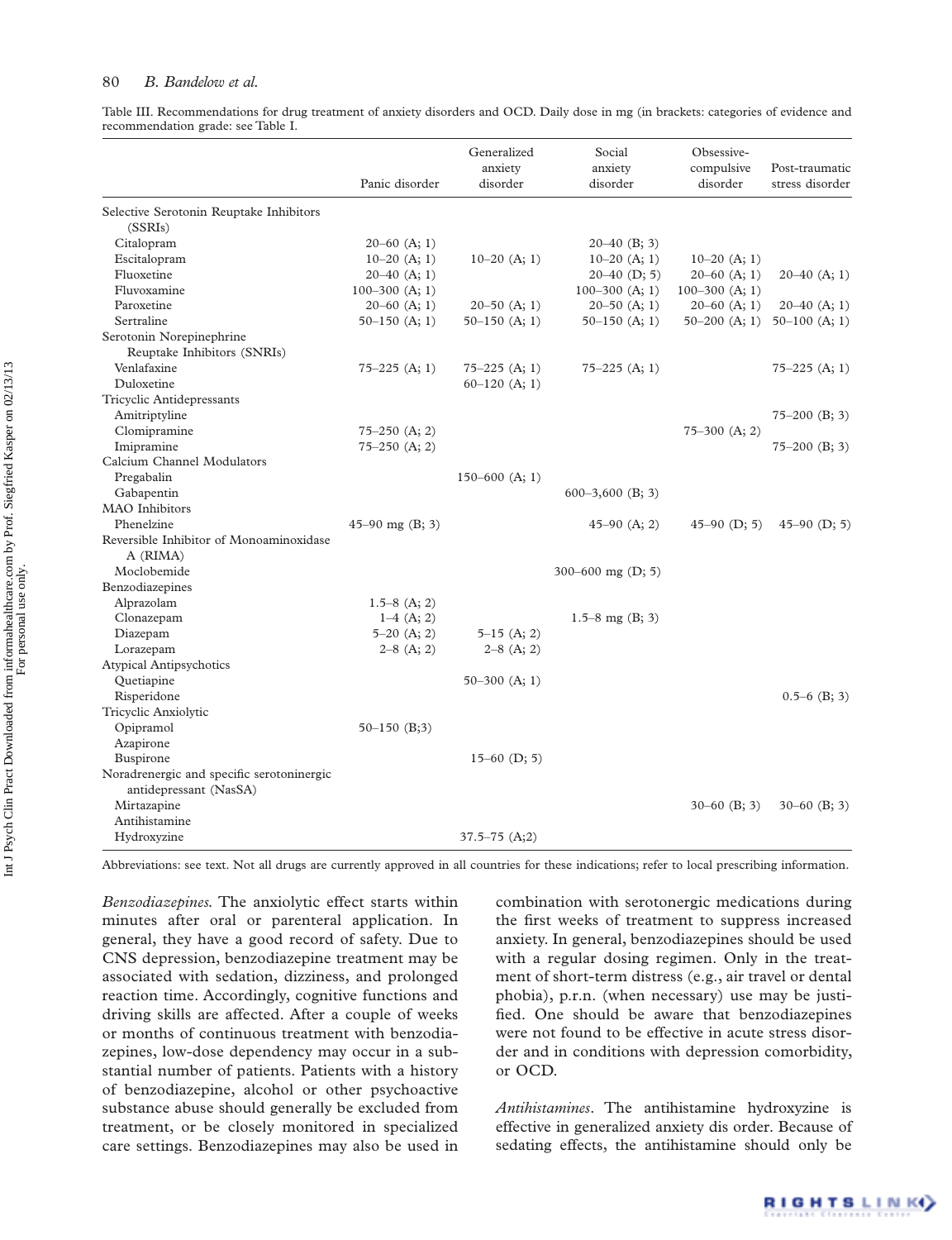used when other medications have not been successful or not tolerated. Side effects include sedation, anticholinergic effects at high doses, blurred vision, confusion, delirium and others. When sedating effects are wanted, the antihistamine would be a better option than benzodiazepines.

*Atypical antipsychotics.* In a number of studies, atypical antipsychotics such as quetiapine have been used as monotherapy in GAD or as add-on treatment for non-responsive cases of anxiety disorders, OCD and PTSD. Side effects of atypical antipsychotics include sedation, orthostatic hypotension, sexual dysfunctions, metabolic syndrome, extrapyramidal effects and others. However, in most countries atypical antipsychotics are not licensed for these disorders. Therefore, treatment with these medications should probably be reserved only to a specialist setting.

## *Dosing*

Approximately 75% of patients respond to the initial low dose of antidepressants (with the exception of OCD). In some patients, such as the elderly, treatment should be started with half the recommended dose or less in order to minimize initial adverse drug events. In particular, patients with panic disorder may be sensitive to serotonergic stimulation and may easily discontinue treatment because of initial jitteriness and nervousness. For tricyclic antidepressants (TCAs), it is recommended to initiate the drug at a low dose and increase the dose every 3–5 days. The antidepressant dose should be increased to the highest recommended therapeutic level if the initial treatment with a low or medium dose fails. For OCD, medium to high doses are recommended. If pharmacokinetic data support once daily dosing, taking medications in a single dose may increase compliance. In patients with hepatic impairment, a dosage adjustment or use of medications with primarily renal clearance (e.g., pregabalin) may be required.

If the patient does not respond to treatment in an adequate dose after  $4-6$  weeks  $(8-12$  weeks in OCD or PTSD), medication should be changed or a referral to a psychiatrist should be considered. For patients who do not improve with standard treatments, a number of alternative options exist, including the addition of antipsychotics to the antidepressant medication in OCD (for details see [1].

In patients unresponsive to medications, the addition of cognitive behavioral therapy (CBT) may be successful.

## *Non-pharmacological treatment*

All patients with anxiety disorders require supportive therapy. Psychological and pharmacological treatments are often concomitant therapies, rather than alternative therapies. Exposure therapy (e.g., gradual exposure in vivo, "flooding") and response prevention were found to be very effective in specific phobia, agoraphobia, social phobia and OCD. However, techniques like exposure and response prevention have high rates of therapy refusal and attrition due to unpleasant experience during sessions and related anticipatory anxiety. As a rule, patients should be transferred to experienced psychotherapists for formal psychotherapy; however, physicians in primary care also can help their patients with supportive talks, by providing psychoeducational advice, and by encouraging them not to avoid feared situations. Choosing between medications and CBT is determined by a number of factors, particularly the patient's preference, treatment options at hand, adverse drug effects, onset of efficacy, comorbidity (e.g., with depression), financial considerations, time availability and commitment of the patient, accessibility of psychiatric and psychological treatment resources, and qualification and experience of the clinician.

# **Special treatment recommendations for the different anxiety disorders**

The treatment recommendations for the different anxiety disorders are summarized in Table III. Some antianxiety drugs are effective in all anxiety disorders, whereas some drugs have only been studied in specific anxiety disorders and thus should be reserved for use in these particular disorders.

*Panic disorder and agoraphobia*. In acute panic attacks, reassurance of the patient may be sufficient in most cases. In severe attacks, short-acting benzodiazepines may be needed (e.g., melting tablets). SSRIs and venlafaxine are the first-line treatments for panic disorder. After remission, treatment should continue for at least several months in order to prevent relapses. SSRIs, venlafaxine, TCAs, benzodiazepines and other drugs have shown long-term efficacy in these studies. Regarding SSRIs and SNRIs, the same doses are usually prescribed in the maintenance treatment as in the acute treatment phase.

A combination of CBT and medication treatment has been shown to have the best treatment outcomes. Exposure therapy is used to treat agoraphobia, and CBT was developed for treating spontaneous panic attacks. Exercise seems to have some effect in panic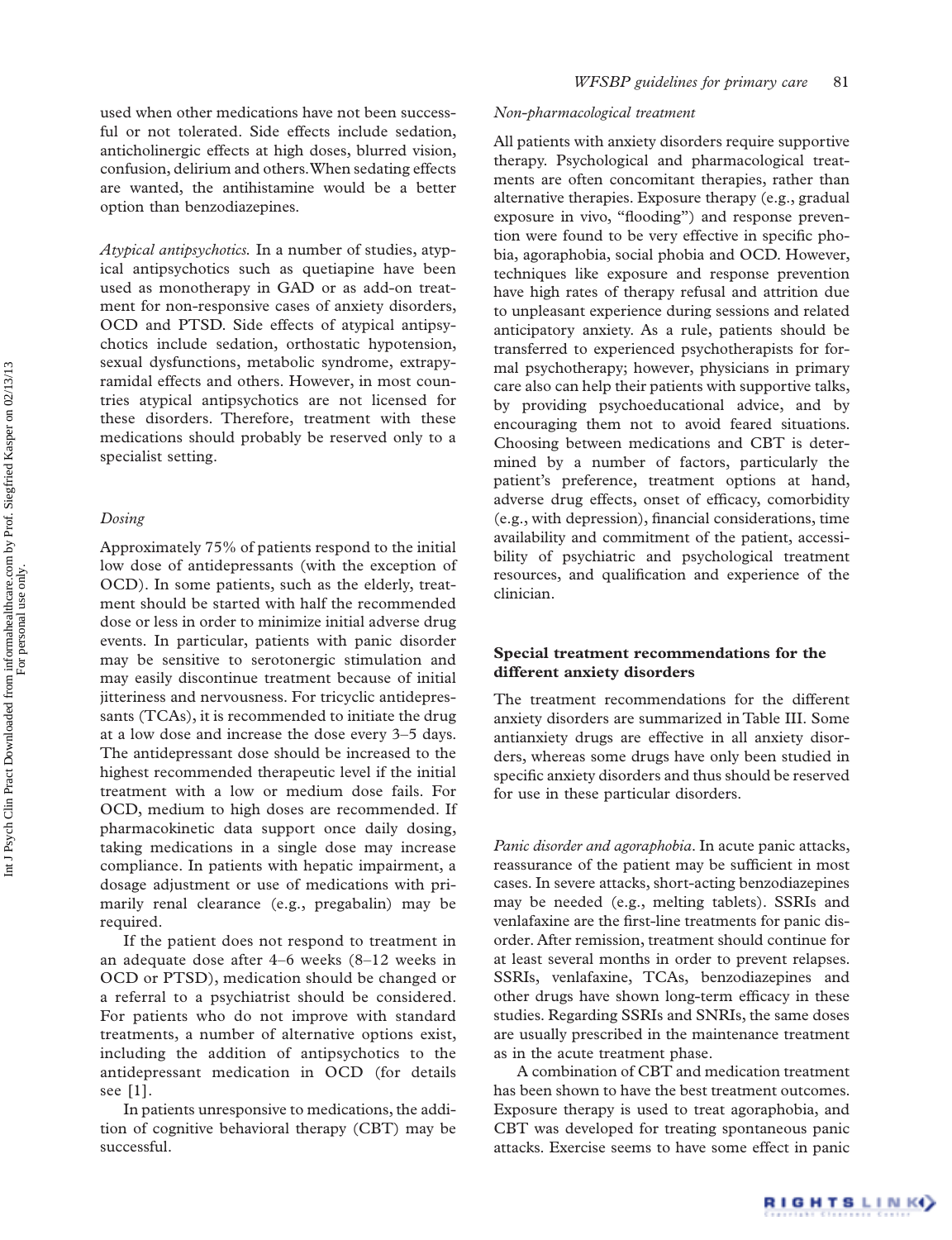disorder; however, this effect seems to be less pronounced than the effect of medication.

*Generalized anxiety disorder (GAD)*. The first-line treatments for GAD are SSRIs, SNRIs and pregabalin. Other treatment options include buspirone and hydroxyzine. Benzodiazepines should only be used for long-term treatment when other drugs or CBT have failed.

As a psychological treatment strategy, CBT and associated techniques have been used in generalized anxiety disorder. CBT is based on cognitive models stressing the role of worrying, cognitions, and avoidance behavior.

*Social anxiety disorder (SAD)*. First-line treatments include SSRIs and venlafaxine. Benzodiazepines have not been studies extensively in SAD, and there is no evidence for the use of tricyclic antidepressants in SAD. The irreversible monoamineoxidase inhibitor phenelzine may be an option in treatmentunresponsive cases. SAD is generally a chronic disorder and requires long-term treatment.

Among psychological therapies, exposure therapy and CBT have been shown to be effective.

*Specific phobia*. Usually, patients with specific phobia do not consult medical professionals, especially if they can cope with their phobia by avoiding the specific feared situations or objects. Exposure therapy is effective to treat specific phobia. Psychopharmacological drugs are not recognized as a standard treatment in simple cases of specific phobia. In severe cases, SSRIs can be tried.

*Obsessive – compulsive disorder (OCD)*. First-line treatments are the SSRIs and the TCA clomipramine. It is recommended to use the medium to upper dose range (although the evidence regarding a doseresponse relationship for SSRIs and clomipramine in OCD is mixed). OCD requires long-term treatment at an effective dose-level ("The dose that makes you well, keeps you well"). If patients do not respond, consultation with a psychiatrist might be considered. In severe OCD cases, where all other available therapeutic approaches have been tried without success, deep brain stimulation may be a treatment option.

*Post-traumatic stress disorder (PTSD)*. First-line treatments include the SSRIs and venlafaxine. PTSD is often a chronic disorder and needs long-term treatment for at least  $12-24$  months. Long-term efficacy was proven for the SSRIs fluoxetine and sertraline and the SNRI venlafaxine.

Only a minority  $(10-20\%)$  of persons subject to severe traumatic events develop PTSD. The current recommendation in the first month is summarized by three Ps: *Don't Pathologize* ("this is a normal response to an abnormal situation"), *Don't Psycholo*gize (don't facilitate emotional reaction via group therapy, or stressful debriefing), and *Don't Pharmacologize* (there is no evidence that prophylactic medication treatment may prevent the development of PTSD). CBT is indicated only several months after exposure to trauma and for individuals who have developed PTSD. "Debriefing" (a therapeutic conversation with an individual who has just experienced a traumatic event in order to prevent PTSD) and benzodiazepines in the first few hours after exposure is contraindicated, as they might interfere with the potent spontaneous recovery process.

## *Treatment under special conditions*

*Pregnancy.* The risks of drug treatment during pregnancy must be weighed against the risk of withholding treatment for an anxiety disorder. According to the majority of studies, the use of SSRIs and TCAs in pregnancy imposes no increased risk for malformations. It is recommended to avoid paroxetine alprazolam use among pregnant women or women planning to become pregnant.

*Breast-feeding.* SSRIs and TCAs are excreted into breast milk, and low concentrations have been found in infants' serum. Plasma levels of the SSRIs paroxetine and sertraline in breast-fed infants are usually undetectable. In mothers receiving SSRIs and TCAs (with the exception of doxepine), it seems unwarranted to recommend that breast-feeding should be discontinued. During maternal treatment with benzodiazepines, infants should be observed for signs of sedation, lethargy, poor suckling, and weight loss, and if high doses have to be used and long-term administration is required, breast feeding should probably be discontinued.

*Treating children and adolescents.* Regarding the pharmacological treatment of anxiety disorders, experience in children and adolescents suggests that SSRIs should be the first-line treatment. However, there have been warnings against their use due to concerns about increased risk of suicidal ideation and behavior. Careful monitoring is advisable, due to possible diagnostic uncertainty and the presence of comorbid depression.

*Treating the elderly.* Factors that should be regarded in the treatment of the elderly include an increased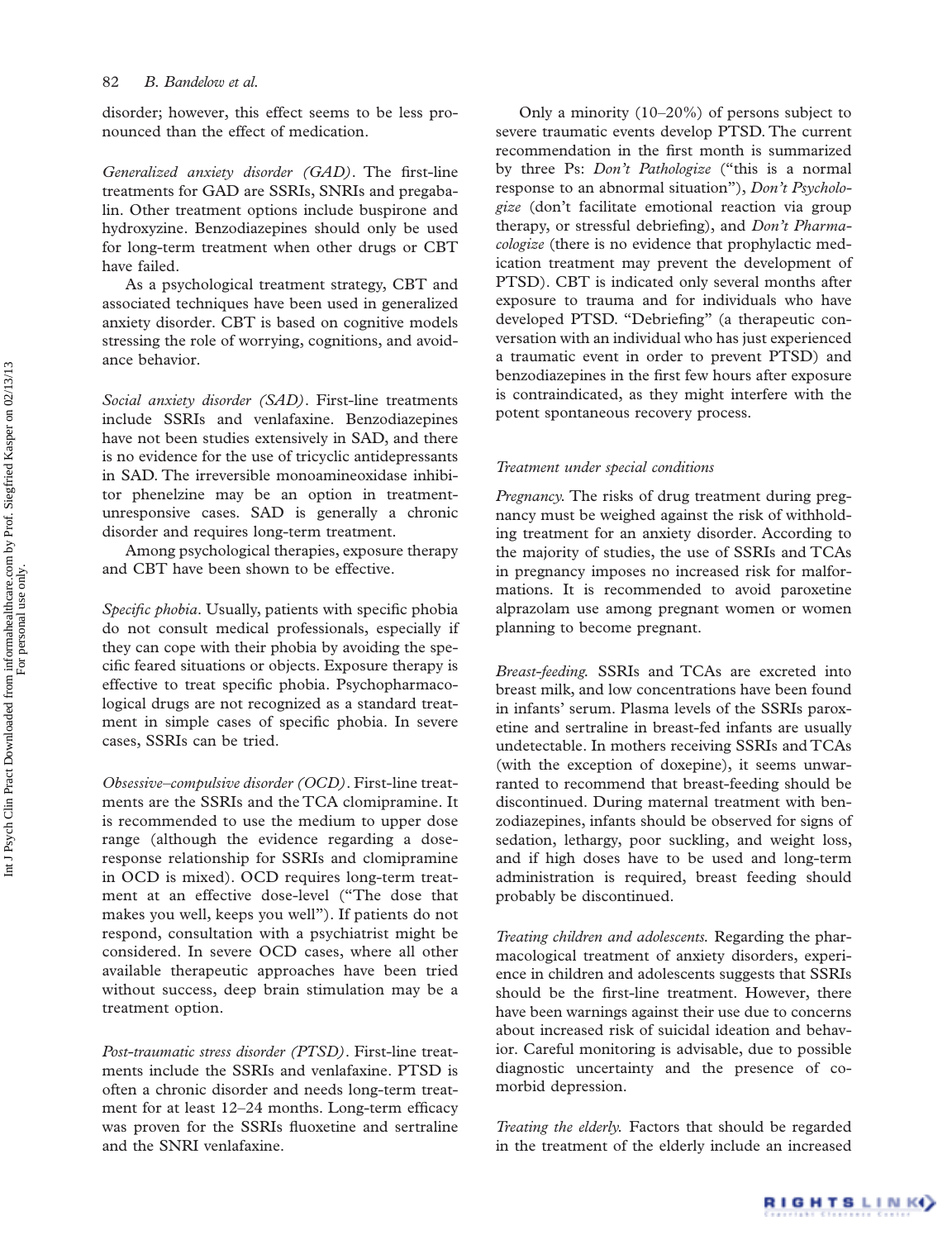sensitivity for anticholinergic properties, an increased risk for orthostatic hypotension, ECG changes during treatment with TCAs, and possible paradoxical reactions to benzodiazepines, which include depression, with or without suicidal tendencies, phobias, aggressiveness, or violent behavior. Thus, treatment with TCAs or benzodiazepines is less favorable, while SSRIs appear to be safe.

*Treatment of patients with severe somatic disease*. Patients with cardiovascular, cerebrovascular and endocrine disease may have adequate and reasonable anxiety reactions associated with their somatic disease state. They may also suffer from comorbid primary anxiety disorders. Such anxiety disorders are believed to compound the management and the prognosis of chronic obstructive pulmonary disease, coronary artery disease or myocardial infarction, diabetes mellitus or brain injury. Anxiety symptoms may also be a consequence of medical conditions, such as hyperthyroidism.

TCAs are best avoided in patients with cardiac disease. By contrast, the SSRIs have modest effects on cardiovascular function (although higher doses of citalopram and escitalopram have been associated with  $QT<sub>C</sub>$  prolongation) and may have potentially beneficial effects on platelet aggregation. Venlafaxine is usually well tolerated, but blood pressure should be monitored in patients with hypertension.

# **When should a patient be referred to specialist care?**

When a patient has been unresponsive after two trials with first-line medications, when the anxiety disorder is complicated by alcohol or substance abuse, when the disorder substantially interferes with social and occupational functioning of a patient or when secondary depression or suicidality occur, the patient should be referred to specialist care.

## **Conclusion**

Patients with anxiety disorders, obsessive–compulsive disorder and posttraumatic stress disorder may be effectively treated in primary care. With adequate treatment, the quality of life of patients with these disorders may substantially be improved. A combination of CBT and medication treatment was shown to have better treatment outcomes.

These principles of practice are considered guidelines only. Adherence to them will not ensure a successful outcome in every case. The recommendations are based on randomized controlled studies, which do not always reflect clinical reality. The individual treatment of a patient should be planned in the light of clinical features presented by the patient and the diagnostic and treatment options available.

# **Key points**

- This short version of an evidence-based guideline may improve treatment of anxiety disorders, OCD, and PTSD in primary care
- First-line pharmacological treatments for these disorders are selective serotonin reuptake inhibitors (for all disorders), serotonin-norepinephrine reuptake inhibitors (for some) and pregabalin (for generalized anxiety disorder only)
- A combination of medication and cognitive behavior/exposure therapy was shown to be a clinically desired treatment strategy
- The recommendations are based on randomized controlled studies, which do not always reflect clinical reality

# **Acknowledgements**

None.

## **Statement of Interest**

The development of these guidelines was not supported by any pharmaceutical company. Borwin Bandelow has received grants/research support, consulting fees and honoraria within the last 3 years from Astra-Zeneca, Bristol-Myers-Squibb, Glaxo-SmithKline, Jazz, Merck, Lilly, Lundbeck, Ono Pharma, Otsuka, Pfizer and Servier. Robertas Bunevicius has received grants/research support, consulting fees and honoraria within the last 3 years from Lundbeck, AstraZeneca, Teva. Eric Hollander has received grant/research support, consulting fees and honoraria within the last years from Abbott BMS, Janssen, Nastech, and Neuropharm. Joseph Zohar has received grants/research support, consulting fees and honoraria within the last 3 years from Glaxo-Smith Kline, Lundbeck, Pfizer, Servier, Teva and Wyeth. Siegfried Kasper received grants/research support, consulting fees and honoraria within the last three years from AstraZeneca, Bristol-Myers Squibb, CSC, Eli Lilly, GlaxoSmithKline, Janssen Pharmaceutica, Lundbeck, MSD, Novartis, Organon, Pierre Fabre, Pfizer, Schwabe, Sepracor, Servier, Wyeth. Hans-Jürgen Möller has received grant/research support, consulting fees and honoraria within the last years from AstraZeneca, Bristol-Myers Squibb, Eli Lilly, GlaxoSmithKline, Janssen Cilag, Lundbeck, MSD, Novartis, Organon, Otsuka, Pfizer, Schwabe, Sepracor, Servier, and Wyeth. Leo Sher: nothing to disclose .